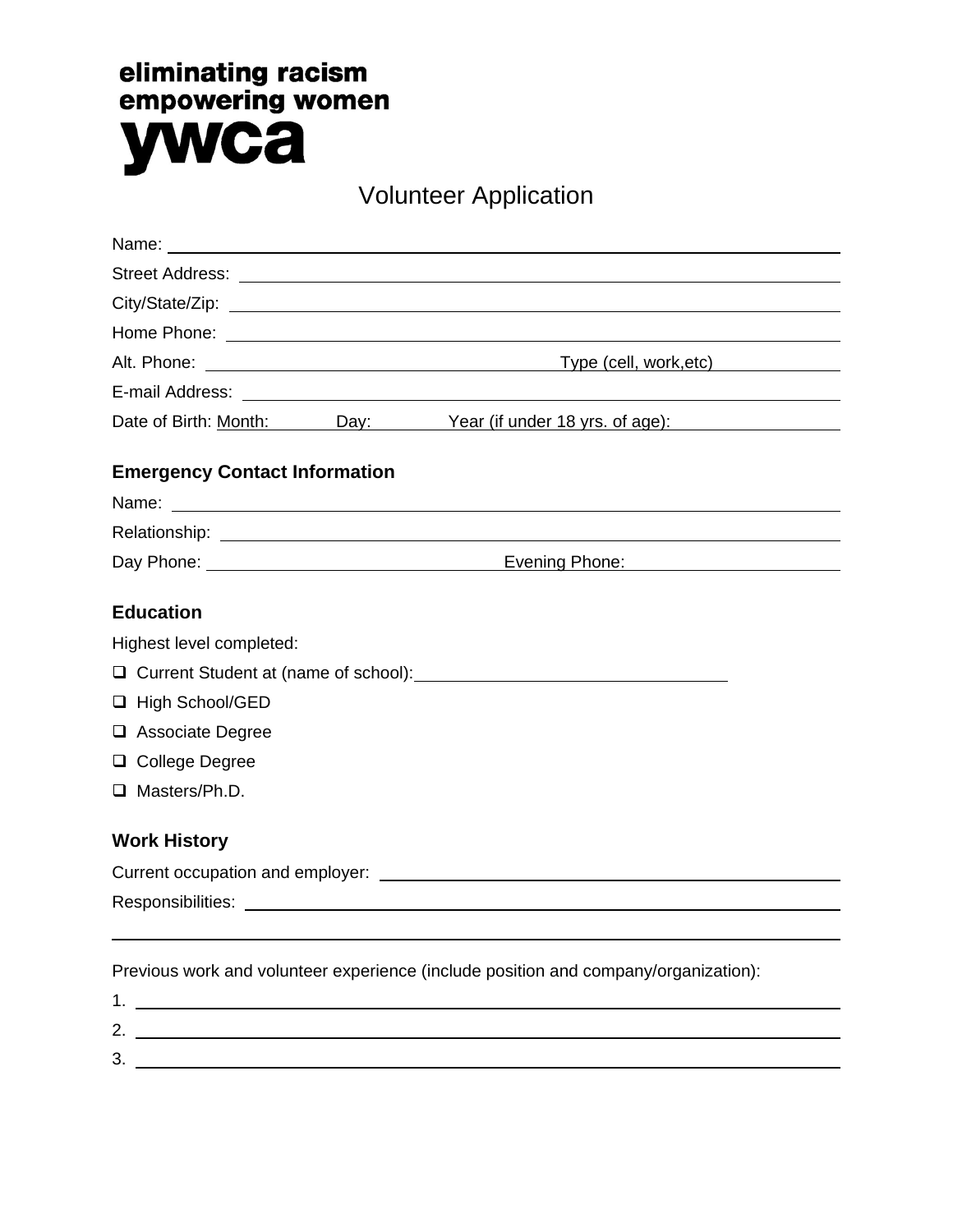### **Preferences in Volunteering**

#### **Interest and Skills:**

Please indicate only those areas of interest with regard to your skill level in each.

- 1 = Interested in learning, but no experience
- 2 = Some experience
- 3 = Lots of experience

#### **Support Services**

## Mailings

- **T**elephone work
- Record keeping/data entry
- □ Research
- Other:

#### **Professional/Technical/ Computer**

- Web design
- Graphic design
- Accountant
- **Q** Business
- $\Box$  Legal work
- **Handyperson** Other:

# **Childcare**

- □ Infants
- □ Toddlers
- **D** Preschoolers
- □ Kindergartners
- **Elementary school-aged**

#### **Creative Activities**

- □ Art
- **D** Music Instrument
- Dance
- **D** Photography
- Quilting
- Gardening
- □ Singing
- **D** Painting Other:

#### **Youth Development**

- **Elementary school students**
- □ Middle school students
- $\Box$  High school students
- $\Box$  Tutoring **Q** Mentoring

#### **Communications/Public Relations/Outreach**

- □ Newsletter development
- $\Box$  Public speaking
- $\Box$  Media relations
- $\Box$  Letter writing
- Other:

#### **Special Events**

- $\Box$  Day of event activities
- □ Video recording/editing
- Recruit/coordinate speakers Other:

#### **Sports/Recreation**

- □ Sports
- □ Lifeguarding

Recreational outings/field trips

Other:

#### **Development/ Fundraising**

- Direct Mail
- □ Soliciting donors
- Grant writing
- Program development & evaluation

Other:

Is there a person or group with whom you are particularly interested in working with? (Check all that apply.)

|                                                                                                                           | □ No preference □ Adults □ Seniors □ Teens □ Children                                   |            |                                |                         |  |  |  |
|---------------------------------------------------------------------------------------------------------------------------|-----------------------------------------------------------------------------------------|------------|--------------------------------|-------------------------|--|--|--|
|                                                                                                                           | $\Box$ People with Disabilities $\Box$ Staff $\Box$ Males $\Box$ Females                |            |                                |                         |  |  |  |
|                                                                                                                           |                                                                                         |            |                                |                         |  |  |  |
|                                                                                                                           | Are there any groups with which you would not feel comfortable working?<br>$\square$ No | $\Box$ Yes |                                | If yes please share who |  |  |  |
| At what times are you interested in volunteering?<br>$\Box$ Prefer weekdays $\Box$ Prefer evenings $\Box$ Prefer weekends |                                                                                         |            |                                |                         |  |  |  |
|                                                                                                                           | $\Box$ Flexible                                                                         |            |                                |                         |  |  |  |
|                                                                                                                           | $\Box$ Prefer days                                                                      |            | $\Box$ Other (please specify): |                         |  |  |  |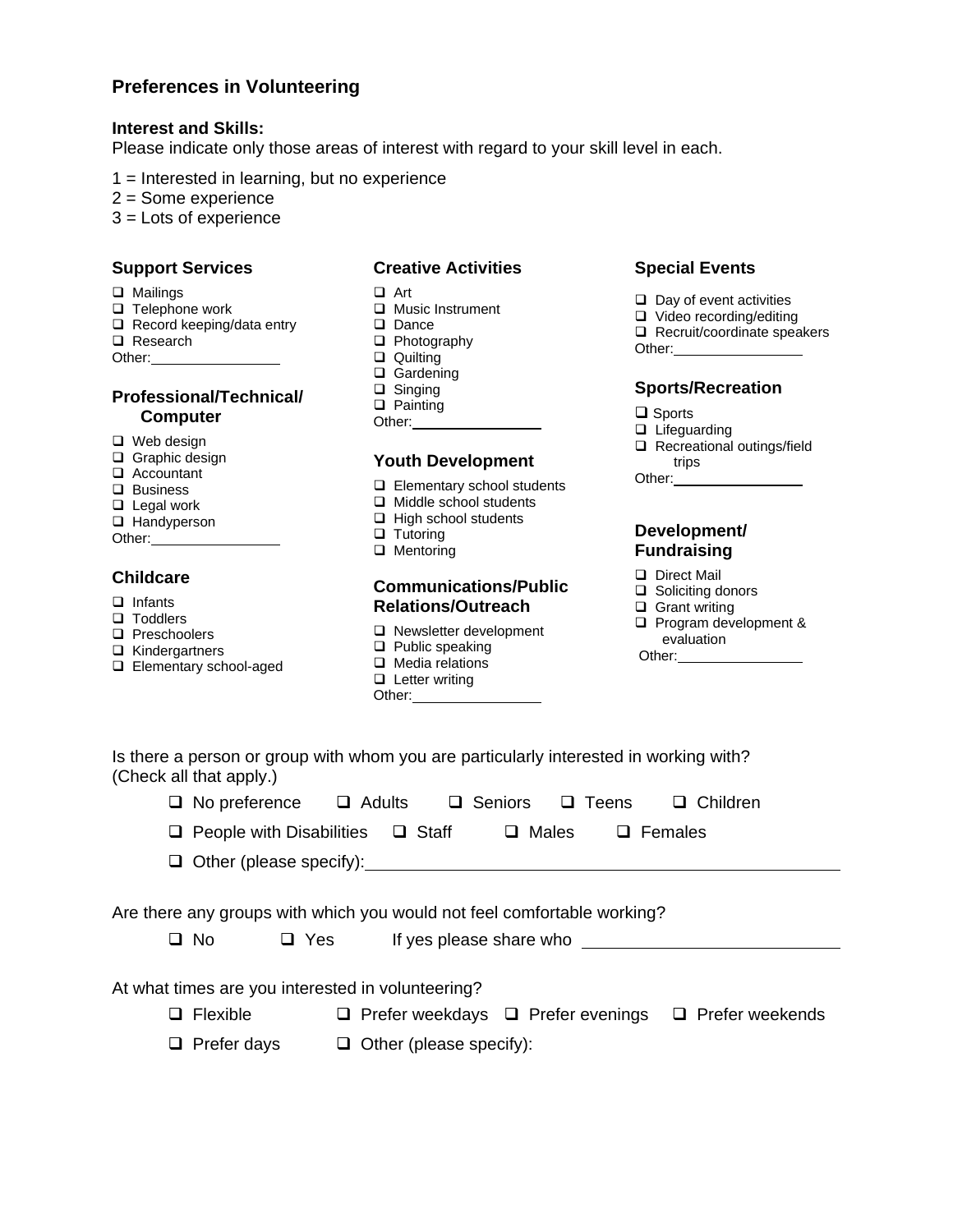## **Background Verification**

| Have you been convicted of a criminal offense?<br>$\Box$ Yes<br>□ No                                                                                            |           |                     |                 |  |  |  |  |
|-----------------------------------------------------------------------------------------------------------------------------------------------------------------|-----------|---------------------|-----------------|--|--|--|--|
|                                                                                                                                                                 |           |                     |                 |  |  |  |  |
| Have you ever been charged with neglect, abuse, or assault?<br>$\Box$ Yes                                                                                       | $\Box$ No |                     |                 |  |  |  |  |
| Has your driver's license ever been suspended or revoked in any state?<br>$\Box$ Yes<br>$\Box$ No                                                               |           |                     |                 |  |  |  |  |
| Do you have any physical limitations or are you under any course of treatment which might limit<br>your ability to perform certain types of work?<br>$\Box$ Yes | $\Box$ No |                     |                 |  |  |  |  |
| <b>References</b>                                                                                                                                               |           |                     |                 |  |  |  |  |
| Please list two non-family references that we may contact                                                                                                       |           |                     |                 |  |  |  |  |
| Name                                                                                                                                                            |           | <b>Phone Number</b> | Known How Long? |  |  |  |  |
|                                                                                                                                                                 |           |                     |                 |  |  |  |  |
| 2. $\qquad \qquad$                                                                                                                                              |           |                     |                 |  |  |  |  |
|                                                                                                                                                                 |           |                     |                 |  |  |  |  |
|                                                                                                                                                                 |           |                     |                 |  |  |  |  |

Signature: Date: Date: Date: Date: Date:

Return completed application to:

Volunteer Coordinator YWCA Gettysburg & Adams County 909 Fairfield Road Gettysburg, PA 17325